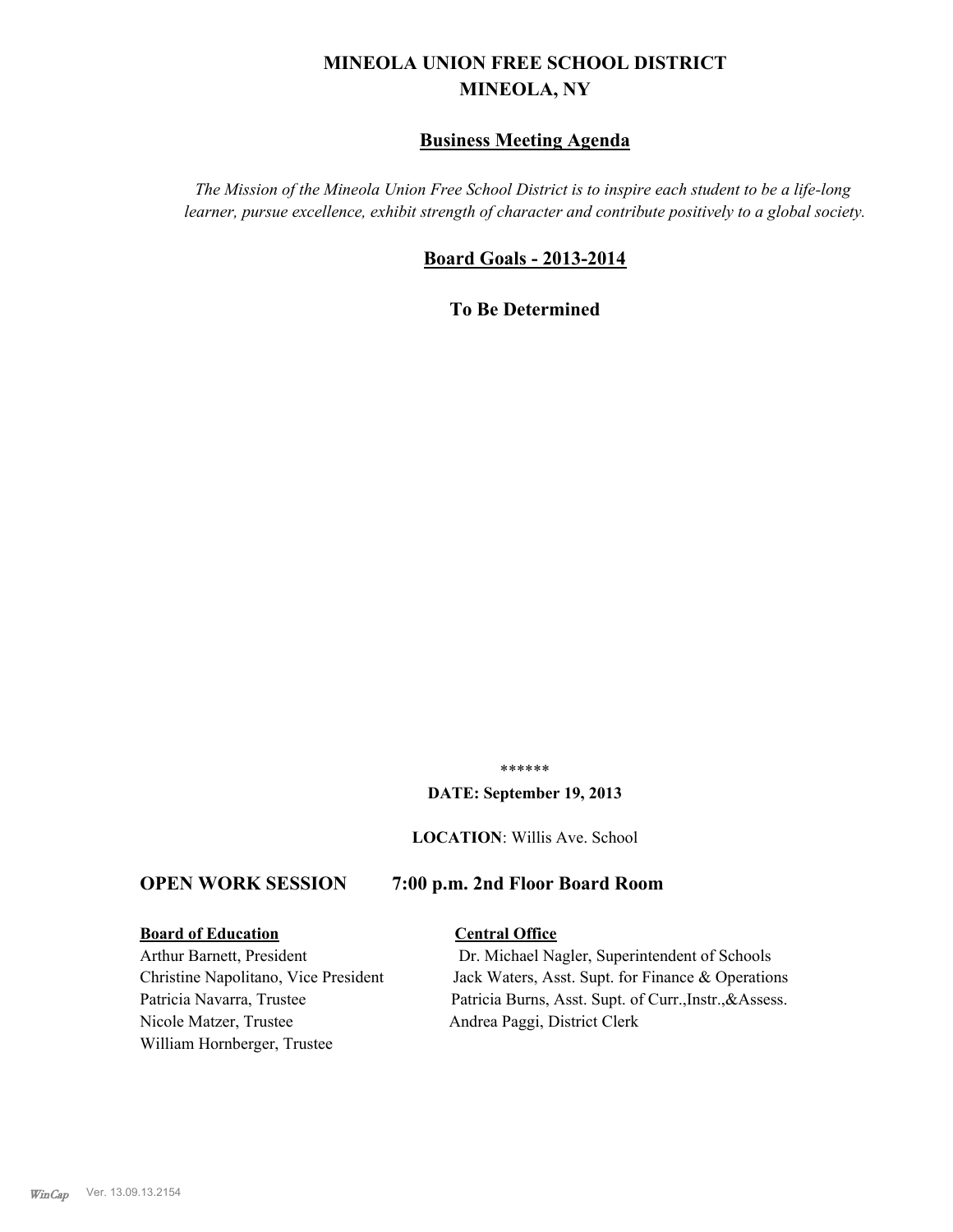**A. Call to Order B. Pledge of Allegiance**

- **C. Reading of Mission**
- **D. Moment of Silent Meditation**
- **E. Dais & Visitor Introductions**
- **F. High School Student Organization Report**

### **G. BOE Reports**

- **a. Comments from Board Trustees**
- **b. Comments from Board President**
- **c. Comments from Superintendent**

#### **H. Old Business**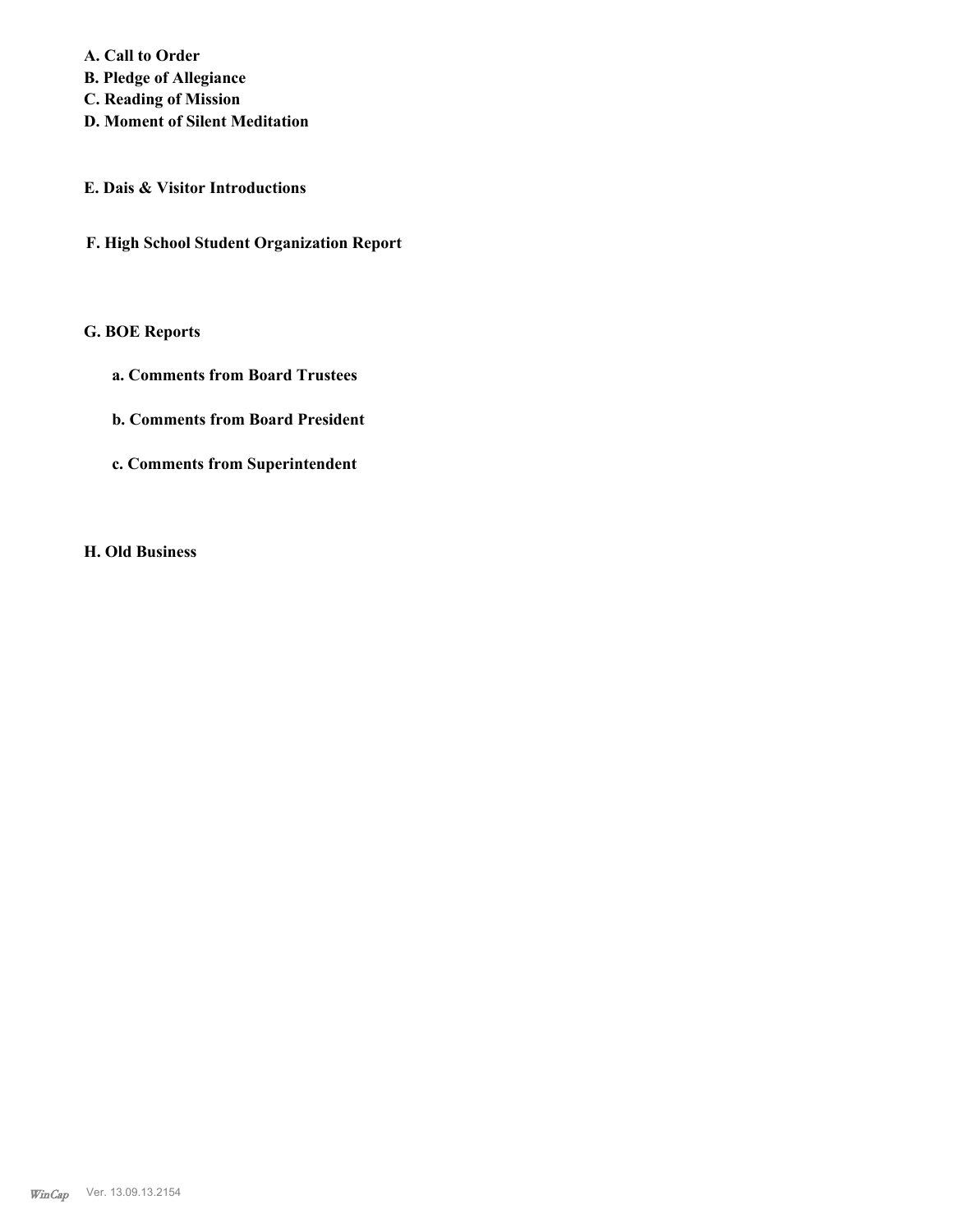## **Capital Project-Building Renovations**

**RESOLUTION #15- WHEREAS**, the Board of Education of the Mineola School District desires to embark upon a capital improvement project at Mineola High School, Mineola Middle School, Jackson Avenue School, Hampton Street School, Meadow Drive School, Willis Avenue School and Cross Street School for building renovations; including exterior door replacements, window replacements, unit ventilator replacements and masonry restoration and

**WHEREAS,** said capital improvement project at Mineola High School, Mineola Middle School, Jackson Avenue School, Hampton Street School, Meadow Drive School, Willis Avenue School and Cross Street School, are subject to classification under the State Environmental Quality Review Act (SEQRA); and

(8) WHEREAS, routine activities of educational institutions, including expansion of existing facilities by less than 10,000 square feet of gross floor area and school closings, but not changes in use related to such closings;

are classified as Type II Actions under the current Department of Environmental Conservation SEQRA Regulations (Section 6 NYCRR 617.5(2)); and

**WHEREAS**, the SEQR Regulations declare Type II Actions to be actions that have no significant impact on the environment and require no further review under SEQRA; and

**WHEREAS**, the Board of Education, as the only involved agency, has examined all information related to the capital improvement project and has determined that the capital improvement project at Mineola High School, Mineola Middle School, Jackson Avenue School, Hampton Street School, Meadow Drive School,Willis Avenue School and Cross Street School for building renovations; including exterior door replacements, window replacements, unit ventilator replacements and masonry restorationis classified as a Type II Action pursuant to Section 617.5(8) of the SEQRA Regulations;

**NOW, THEREFORE, BE IT RESOLVED** that the Board of Education hereby declares itself lead agency in connection with the requirements of the State Environmental Quality Review Act; and

**BE IT FURTHER RESOLVED** that the Board of Education hereby declares that the renovations and improvements Mineola High School, Mineola Middle School, Jackson Avenue School, Hampton Street School, Meadow Drive School, Willis Avenue School and Cross Street School is a Type II Action, which requires no further review under SEQRA; and

**BE IT FURTHER RESOLVED**, that the Board of Education hereby shall forward an official copy of this Resolution to the New York State Education Department together with a copy of the correspondence from the New York State Office of Parks, Recreation and Historic Preservation in connection with its request for approval of the listed projectsfrom the New York State Education Department.

 $$ **Second: \_\_\_\_\_\_\_\_\_\_\_\_\_**

**Yes: \_\_\_\_\_\_\_\_\_\_\_\_\_ No: \_\_\_\_\_\_\_\_\_\_\_\_\_**

**\_\_\_\_\_\_\_\_\_\_\_\_\_ \_\_\_\_\_\_\_\_\_\_\_\_\_**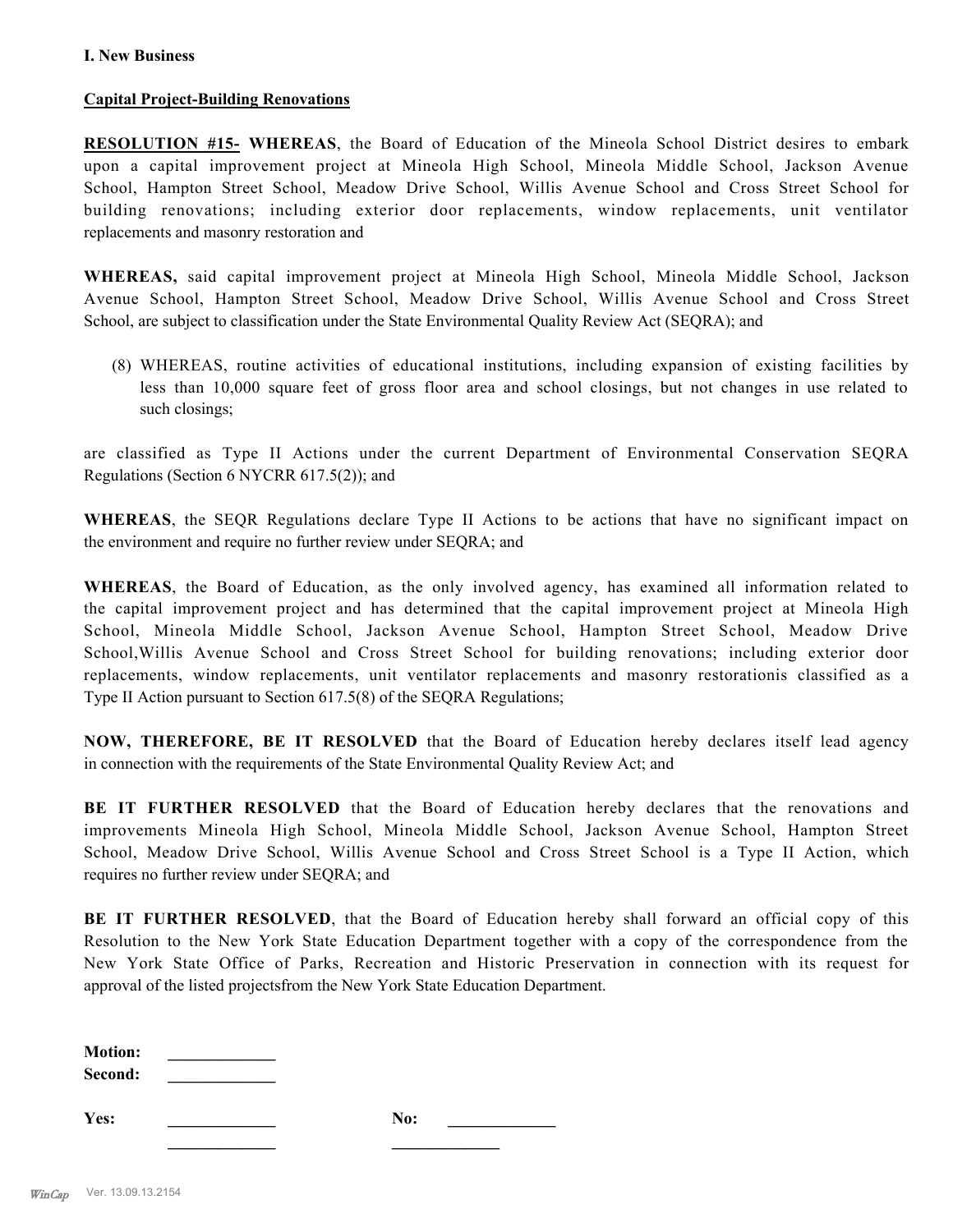| Passed: |  |  |
|---------|--|--|

## **Capital Project- New Fuel Tank**

**RESOLUTION #16 - WHEREAS**, the Board of Education of the Mineola School District desires to embark upon a capital improvement project at Mineola Bus Maintenance Facility for a new fuel tank and site work; and

**WHEREAS,** said capital improvement project at Mineola Bus Maintenance Facility, is subject to classification under the State Environmental Quality Review Act (SEQRA); and

**WHEREAS**, routine activities of educational institutions, including expansion of existing facilities by less than 10,000 square feet of gross floor area and school closings, but not changes in use related to such closings;

are classified as Type II Actions under the current Department of Environmental Conservation SEQRA Regulations (Section 6 NYCRR 617.5(8)); and

**WHEREAS**, the SEQR Regulations declare Type II Actions to be actions that have no significant impact on the environment and require no further review under SEQRA; and

**WHEREAS**, the Board of Education, as the only involved agency, has examined all information related to the capital improvement project and has determined that the capital improvement project at Mineola Bus Maintenance Facility for a new fuel tank and site workis classified as a Type II Action pursuant to Section 617.5(2) of the SEQRA Regulations;

**NOW, THEREFORE, BE IT RESOLVED** that the Board of Education hereby declares itself lead agency in connection with the requirements of the State Environmental Quality Review Act; and

**BE IT FURTHER RESOLVED** that the Board of Education hereby declares that the renovations and improvements at the Mineola Bus Maintenance Facilityis a Type II Action, which requires no further review under SEQRA; and

**BE IT FURTHER RESOLVED**, that the Board of Education hereby shall forward an official copy of this Resolution to the New York State Education Department together with a copy of the correspondence from the New York State Office of Parks, Recreation and Historic Preservation in connection with its request for approval of the listed projectsfrom the New York State Education Department.

| <b>Motion:</b> |  |
|----------------|--|
| Second:        |  |

**Yes: \_\_\_\_\_\_\_\_\_\_\_\_\_ No: \_\_\_\_\_\_\_\_\_\_\_\_\_**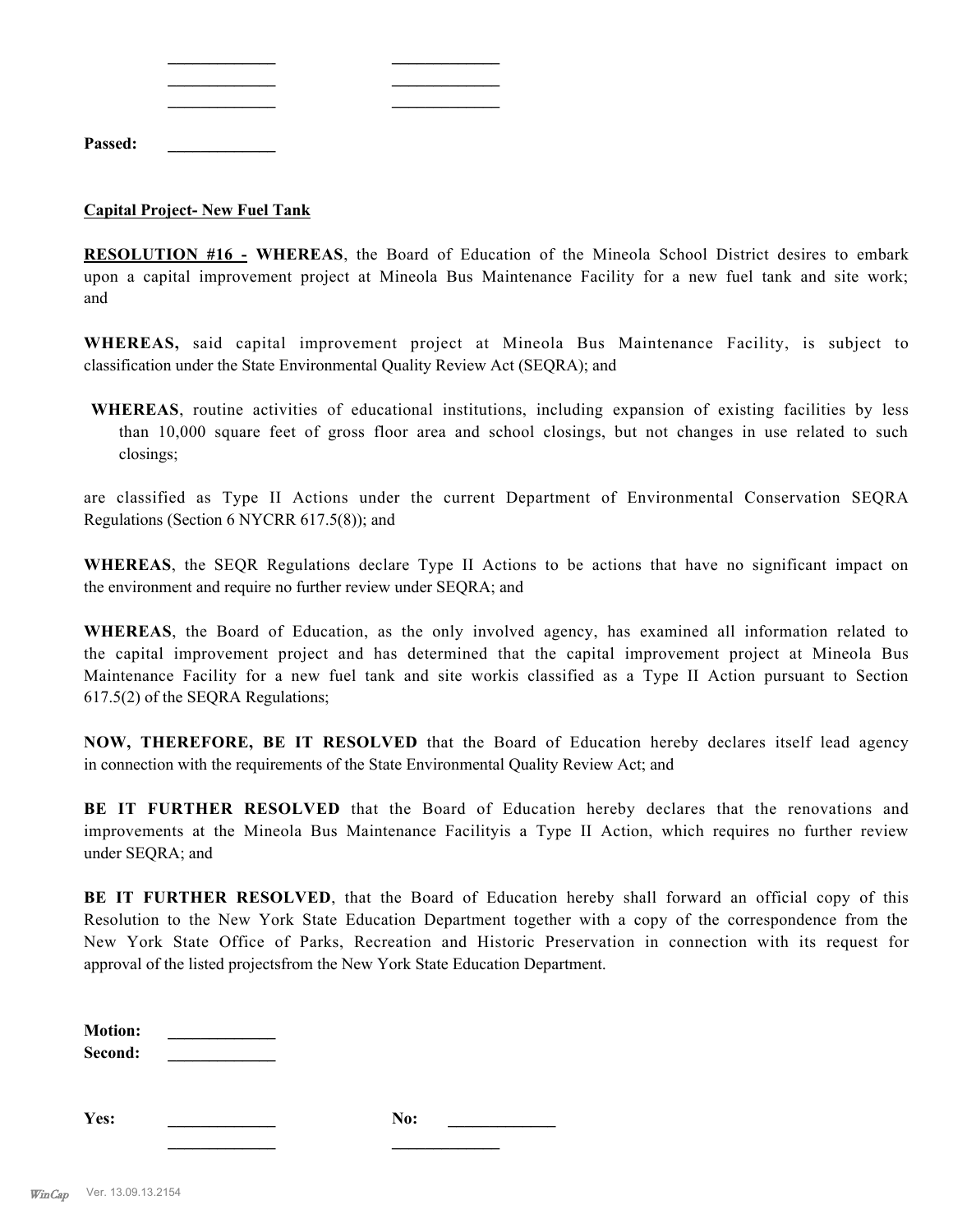| Passed: |  |  |  |  |  |
|---------|--|--|--|--|--|
|         |  |  |  |  |  |

#### **Approval of Board of Education Goals 2013- 2014**

**\_\_\_\_\_\_\_\_\_\_\_\_\_ \_\_\_\_\_\_\_\_\_\_\_\_\_ \_\_\_\_\_\_\_\_\_\_\_\_\_ \_\_\_\_\_\_\_\_\_\_\_\_\_ \_\_\_\_\_\_\_\_\_\_\_\_\_ \_\_\_\_\_\_\_\_\_\_\_\_\_**

**RESOLUTION # 17 - BE IT RESOLVED** that the Board of Education approves the following Board of Education Goals for the 2013- 2014 school year:

### *Educational*

- · To continue to integrate the Common Core standards with an emphasis on new grade level assessments which measure student progress in specific standards
- · Develop and implement a plan toencourage HS students to challenge AP and/ or College level coursework with the goal of every student gaining this experience before they graduate
- · Develop a system to assess the District's Strategic Objectives and report on progress toward those objectives
- · Explore the feasibility of 5 day Pre-K for all students

#### *Facilities*

- · Explore the feasibility of green technologies as part of the projects associated with our Capital reserve expenditures
- · Implement and maintain a comprehensive security plan

#### *Finance*

· Not to exceed the allowable tax levy cap while continuing to maintain and enhance all of our programs.

| <b>Motion:</b><br>Second: |     |
|---------------------------|-----|
| Yes:                      | No: |
|                           |     |
|                           |     |
| Passed:                   |     |

# **Approval of License Agreement with Portuguese Cultural Society**

**RESOLUTION #18 - BE IT RESOLVED** that the Board of Education approves the license agreement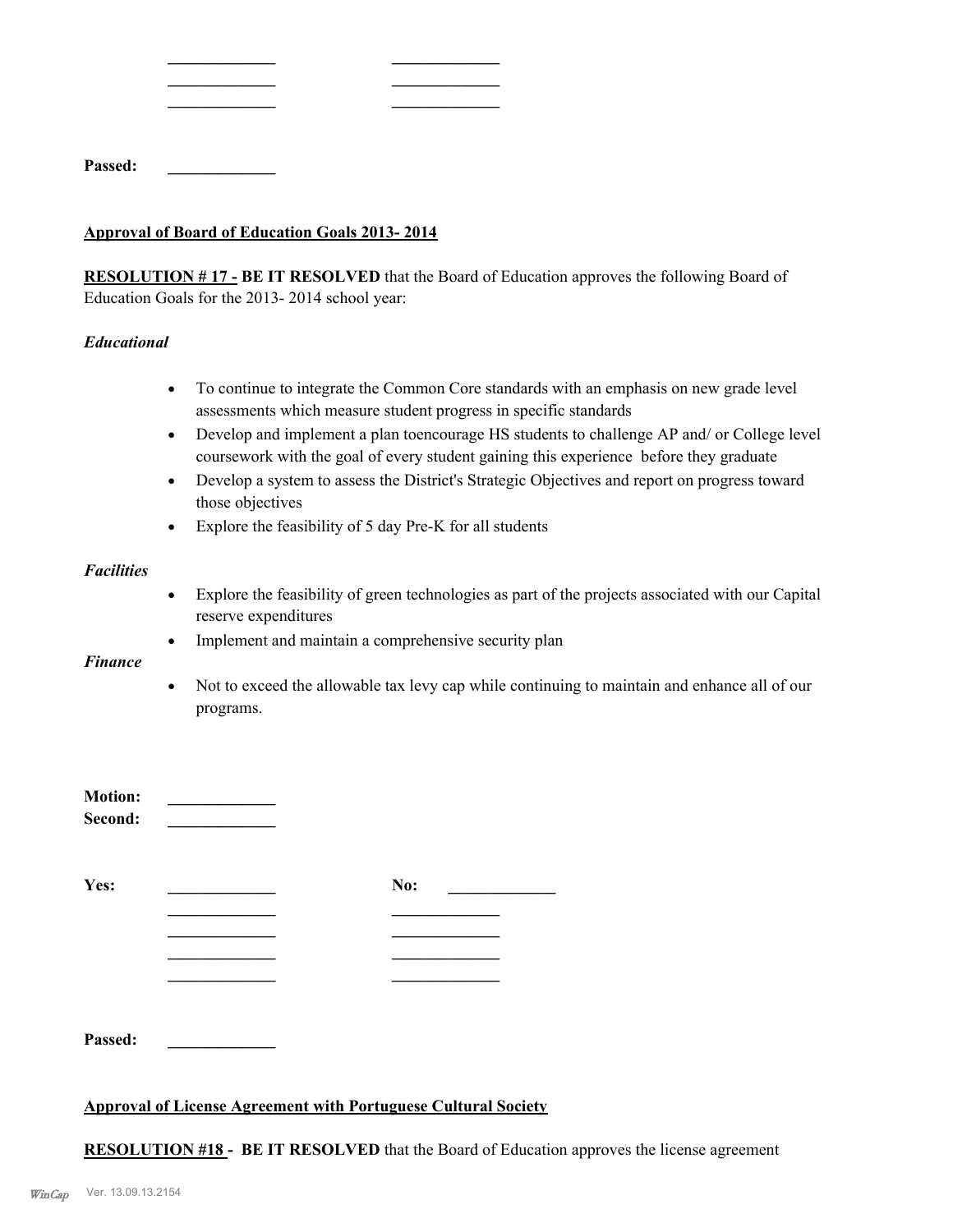between the Mineola Union Free School District and the Portuguese Cultural Society Julio Dinis, LTD, commencing on September 1, 2013 and terminating on June 30, 2014.

| <b>Motion:</b><br>Second: |     |  |
|---------------------------|-----|--|
| Yes:                      | No: |  |
|                           |     |  |
|                           |     |  |
|                           |     |  |
|                           |     |  |
| Passed:                   |     |  |

#### **Approval of Special District Meeting**

**RESOLUTION #19 - BE IT RESOLVED** that the Board of Education of the Mineola Union Free School District approves calling a Special District Meeting to authorize the expenditure of monies for school purposes and to increase the amount of the Capital Reserve Fund.

| <b>Motion:</b><br>Second: |     |  |
|---------------------------|-----|--|
| Yes:                      | No: |  |
|                           |     |  |
|                           |     |  |
|                           |     |  |
|                           |     |  |
| Passed:                   |     |  |

# **Stipulation of Settlement**

**RESOLUTION #20 - BE IT RESOLVED** that the Board of Education hereby approves and authorizes the Board President and the Superintendent of Schools to sign a stipulation of settlement with an employee whose identity has been made known to the Board in Executive Session, and authorizes the Superintendent to take the steps necessary to implement the terms of said agreement.

| <b>Motion:</b> |     |  |
|----------------|-----|--|
| Second:        |     |  |
|                |     |  |
|                |     |  |
| Yes:           | No: |  |
|                |     |  |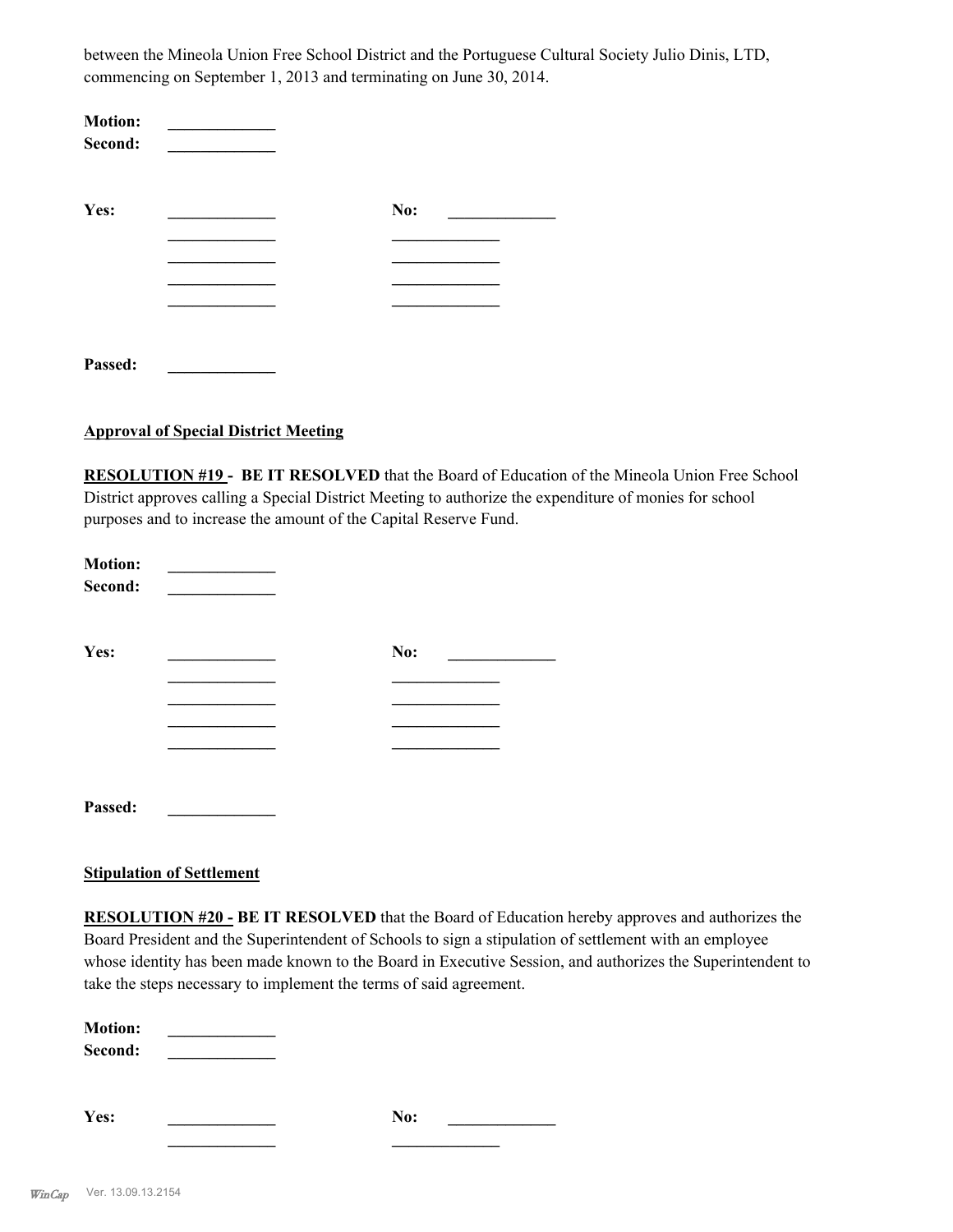| Passed: |  |  |
|---------|--|--|

**\_\_\_\_\_\_\_\_\_\_\_\_\_ \_\_\_\_\_\_\_\_\_\_\_\_\_**

#### **J. Consensus Agenda**

**RESOLUTION # 21-BE IT RESOLVED** that the Board of Education approves the consensus agenda items J.1.a. through J.5.b., as presented.

| <b>Motion:</b><br>Second: |     |  |
|---------------------------|-----|--|
| Yes:                      | No: |  |
|                           |     |  |
|                           |     |  |
|                           |     |  |
|                           |     |  |
|                           |     |  |
| Passed:                   |     |  |

# 1. **Accepting of Minutes**

That the Board of Education accepts the minutes of July 18, 2013 Business Meeting and August 8, 2013 Business Meeting as presented. a.

# 2. **Instruction**

- a. Leave(s) of Absence/Child Rearing
- That the Board of Education grants a request to Krista O'Donnell, for a leave of absence using accumulated sick days, followed by an unpaid FMLA Leave of Absence, for child-rearing purposes, starting approximately November 7, 2013. 1.

#### b. Appointments Instruction

- The Board of Education approves the appointment of Elizabeth Gazzini, to the position of part time Special Education Teacher, effective September 1, 2013 to June 30, 2014. Salary: \$55.04 per hour. 1.
- The Board of Education approves the appointment of Kevin LaPlatney, to the position of Athletic Trainer, effective July 1, 2013 to June 30, 2014 with a salary of \$38.24 per hour. 2.
- The Board of Education amends the appointment of Vincent Russo, as Driver Education Coordinator, for Fall and Spring, with an amended salary of \$6,692. 3.
- The Board of Education approves the appointment of AJ Hepworth, to the position of High School Science Instructional Leader, effective October 1, 2013 with a AMSA salary of MA30+30, Step 12, \$149,659. 4.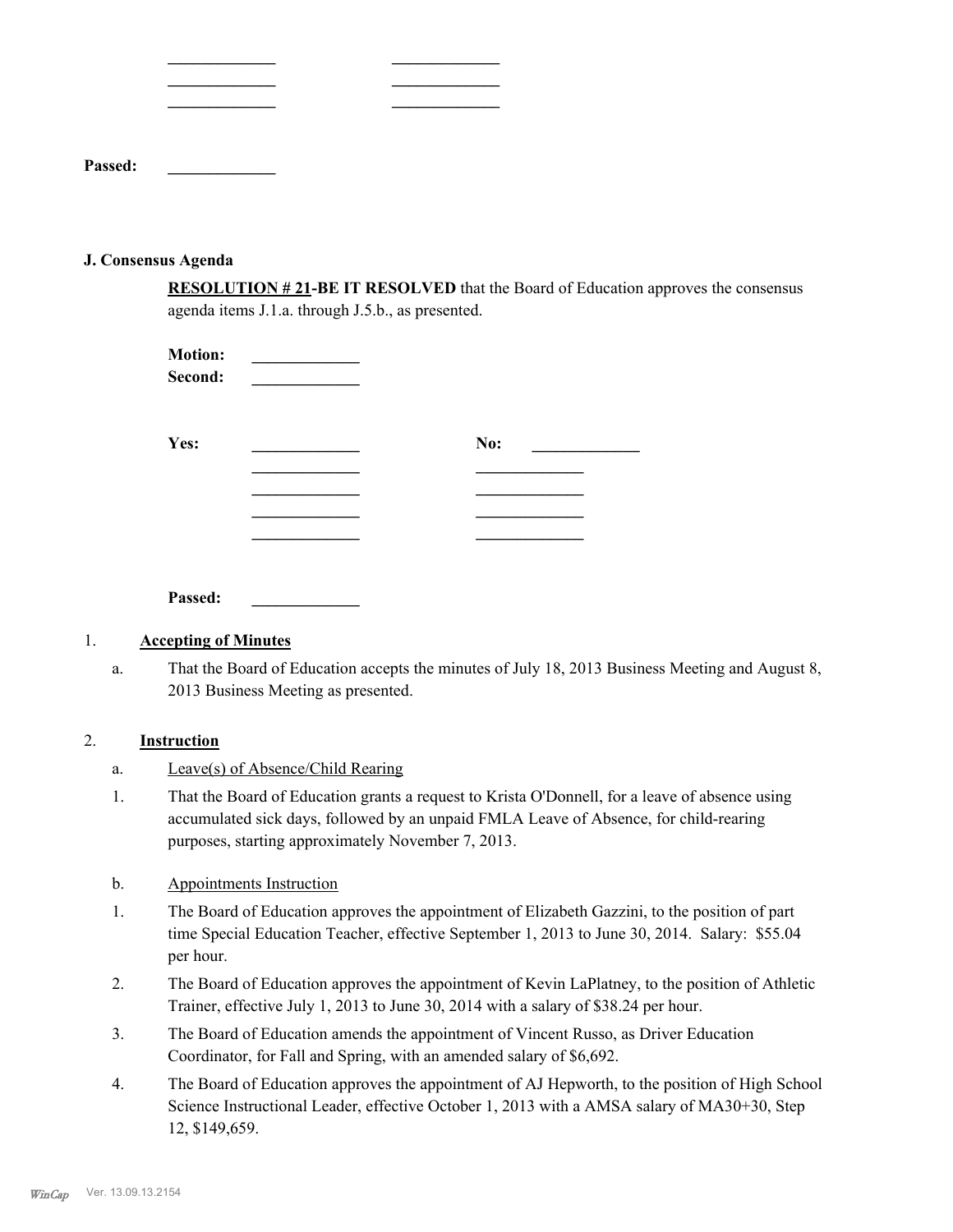- The Board of Education approves the appointment of Jillian Vento, to the position of Special Education Teacher for the Extended School Day/Social Development Program at Meadow Drive for the 2013-2014 school. Salary: \$55.04 per hour. 5.
- The Board of Education approves the appointment of Laura Baldwin, to the position of Special Education Teacher for the Extended School Day/Social Development Program at Hampton Street for the 2013-2014 school. Salary: \$55.04 per hour. 6.
- The Board of Education approves the appointment of Kathryn Haberman, to the position of Special Education Teacher for the Extended School Day/Social Development Program at Mineola Middle School for the 2013-2014 school. Salary: \$55.04 per hour. 7.
- The Board of Education approves the appointment of Robert Mendes, to the position of substitute teacher for the Extended School Day/Social Development Program at Hampton Street for the 2013-2014 school. Salary: \$55.04 per hour. 8.
- The Board of Education approves the appointment of Sandi Yarow, to the position of Special Education Teacher for the Extended School Day/Social Development Program at Middle School for the 2013-2014 school. Salary: \$55.04 per hour. 9.
- That the Board of Education approves the re-call of Cheryl Lippert, from the Preferred Eligibility List, as a Special Education teacher, effective September 23, 2013. Salary: MA, Step 8, \$89,072. 10.
- The Board of Education approves the appointment of Sandi Yarow, to the position of Leave Replacement Teacher for Jessica Hirsh, effective September 23, 2013 to June 30, 2014. Salary: MA, Step 1, \$67,942, pro-rated. 11.
- Appointment(S) Sub Teacher per diem The Board of Education accepts the following individual(s) as Per Diem Substitute Teacher(s) for the current school year, at a daily rate of \$100.00 per day; and retirees at a daily rate of \$125.00 per day.: c.

|                  | <b>EMPLOYEE NAME</b>     | <b>EMPLOYEE CERTIFICATION</b>           |
|------------------|--------------------------|-----------------------------------------|
| 1.               | Nicollette C. Iannelli   | Childhood Ed (Grades 1-6)               |
| 2.               | Laura Darmstadt          | Childhood Ed & SWD (1-6)                |
| 3 <sub>1</sub>   | Laura M. Doherty         | Art                                     |
| $\overline{4}$ . | Maureen Cromwell-Retiree | Nursery/K/Grades 1-6                    |
| 5 <sub>1</sub>   | Laura J. Baldwin         | Early Childhood Education (Birth - 2)   |
| 6.               | Jaime M. Becker          | PreK - Grade 6                          |
| 7.               | Jennifer L. Brown        | Childhood Education (Grades 1-6)        |
| 8.               | Laura Bruder             | Nursery/K/Grades 1-6                    |
| 9.               | Meghan J. Bulva          | Students with Disabilities (Grades 1-6) |
| 10.              | Sidney W. Burgreen       | Nursery/K/Grades 1-6                    |
| 11.              | Maria Ciaravino          | PreK - Grade 6                          |
| 12.              | Catherine M. Clancy      | Literacy (Birth-6)                      |
| 13.              | Beverly C. Coleman       | Spanish 7-12                            |
| 14.              | Lorelle Delia            | Reading, Prek-6                         |
| 15.              | Tilia Erreich-Retiree    | N-6, Special Ed                         |
| 16.              | John E. Fretz            | Social Studies 7-12                     |
| 17.              | Joseph A. Gagliano       | Physical Ed, Health                     |
| 18.              | Lisa-Marie Gaito         | Elem $&$ SWD(Birth-6)                   |
| 19.              | Robert Giovi             | English Language Arts 7-12              |
| 20.              | Mary Ann Havron          | Nursery/K/Grades 1-6                    |
| 21.              | Gail Jakubek             | Childhood Education (Grades 1-6)        |
| 22.              | Laura Johnson            | Mathematics 7-12                        |
| 23.              | Susan M. Kingsepp        | Prek-6                                  |
|                  |                          |                                         |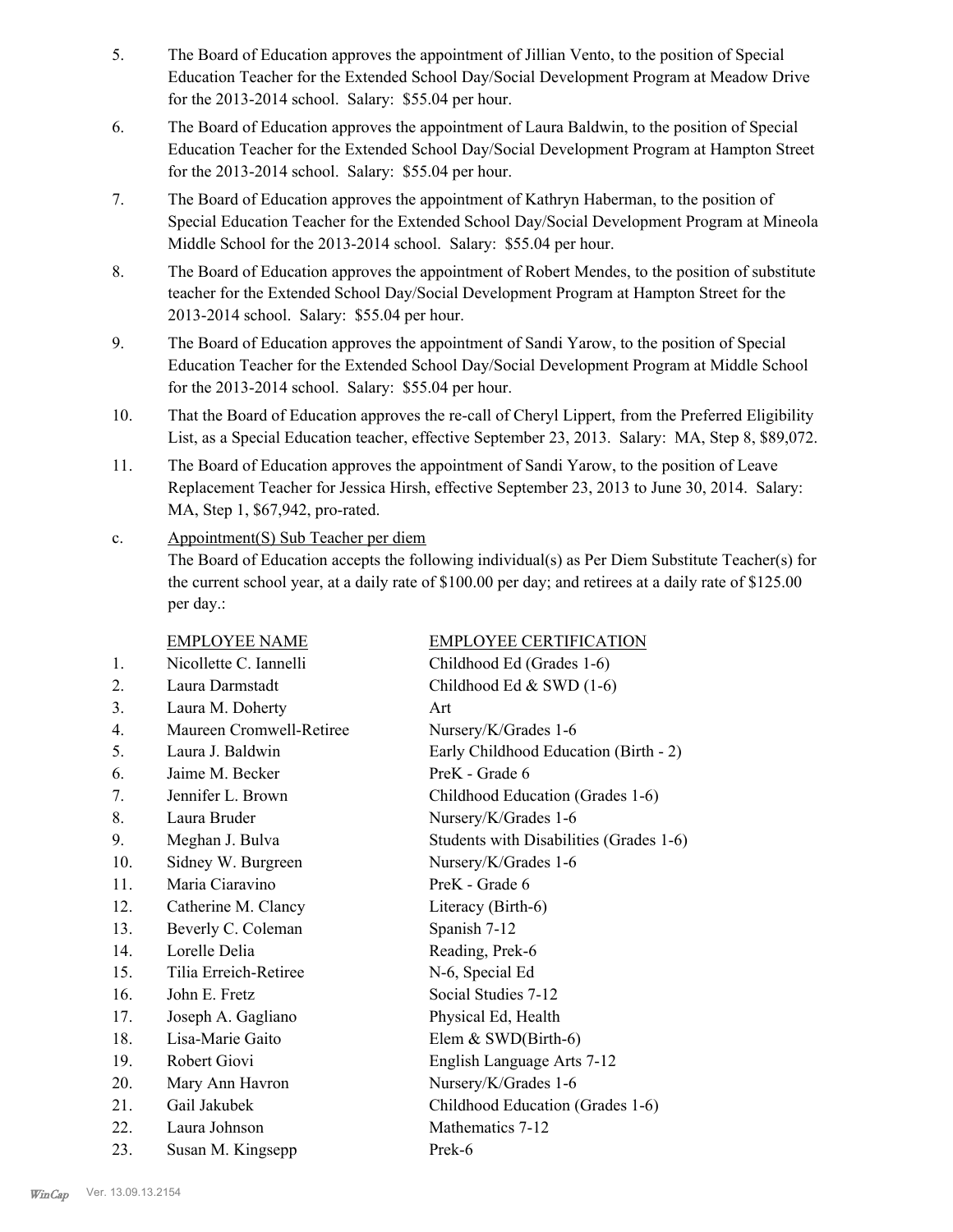|     | <b>EMPLOYEE NAME</b>     | <b>EMPLOYEE CERTIFICATION</b>                  |
|-----|--------------------------|------------------------------------------------|
| 24. | Adrienne E. Koslow       | Childhood Ed & SWD (1-6)                       |
| 25. | Hyman Krebs-Retiree      | Nursery/K/Grades 1-6                           |
| 26. | Sherry Leibowitz-Retiree | Reading                                        |
| 27. | Carly Loewenthal         | Childhood Ed (Grades 1-6)                      |
| 28. | Eileen M. Lusardi        | Nursery/K/Grades 1-6                           |
| 29. | Robert M. Mendes         | SWD (Grades 5-12)                              |
| 30. | Jaclyn M. Petrowski      | Mathematics 7-12                               |
| 31. | Raquel Piccirillo        | PreK-6, Spec. Ed., S.S. 7-12                   |
| 32. | Nicholas Pontolillo      | English 7-12                                   |
| 33. | Laurie M. Sage           | Nursery/K/Grades 1-6                           |
| 34. | Maria S. Santangelo      | Home & Careers, Health, Business               |
| 35. | Katelynn R. Schmidt      | Early Childhood Ed(Birth-2), Childhood Ed(1-6) |
| 36. | Kaitlin M. Smith         | English 7-12                                   |
| 37. | Raymie A. Tand           | Art                                            |
| 38. | Frank C. Thomas          | Phys Ed, Health                                |
| 39. | Casey K. Tierney         | PreK - Grade 6                                 |
| 40. | Michelle L. Topel        | Childhood Education (Grades 1-6)               |
| 41. | Jillian Vento            | SWD & Childhood Ed (1-6)                       |
| 42. | Melissa Voyer            | PreK - Grade 6                                 |
| 43. | Nicole K. Wissler        | Childhood Education (Grades 1-6)               |
| 44. | Dena L. Zornberg         | Physical Ed                                    |
| 45. | Alicia M. Zounek         | Art                                            |
| 46. | Marcella A. McHale       | Nursery/K/Grades 1-6                           |
| 47. | James J. Dunlop          | Childhood Education (Grades 1-6)               |
| 48. | Abbe J. Sargeant         | Physical Education                             |
| 49. | Courtney M. Schmaeling   | Music                                          |
|     |                          |                                                |

## d. Creation of New Instructional Position

That the Board of Education approve the Superintendent's recommendation to create a new full time (1.0) Special Education teaching position. 1.

#### Appointment(S) Marching Band Staff e.

That the Board of Education approves the following staff members for the Marching Band:

|    | <b>POSITION</b>           | <b>EMPLOYEE NAME</b>                   | <b>STIPENDS</b> |
|----|---------------------------|----------------------------------------|-----------------|
|    | Marching Band Guard Coach | Megan Segarra (amend to $1\sqrt{2}$    | \$1070.50(1/2)  |
|    |                           | stipend)                               | of $$2,141$ )   |
| 2. | Marching Band Guard Coach | Carlo Villanueva $(1\angle 2$ stipend) | \$1070.50(1/2)  |
|    |                           |                                        | of $$2141)$     |

#### Amended Appointment(S) Band Camp g.

That the Board of Education approves the amended salaries for the following staff members for Band Camp, a self funded program. (Salary, hourly summer wages are based on the MTA contractual rates):

|              | <b>POSITION</b>                | EMPLOYEE NAME      | <b>STEP</b> | <b>STIPEND</b> |
|--------------|--------------------------------|--------------------|-------------|----------------|
|              | Director                       | Frank N. Mauriello |             | \$1,869.00     |
|              | Rockette Director              | Ryan G. Tiscareno  |             | \$1,245.00     |
| $\mathbf{R}$ | <b>Assistant Band Director</b> | Chris Bonacorsa    |             | \$1,245.00     |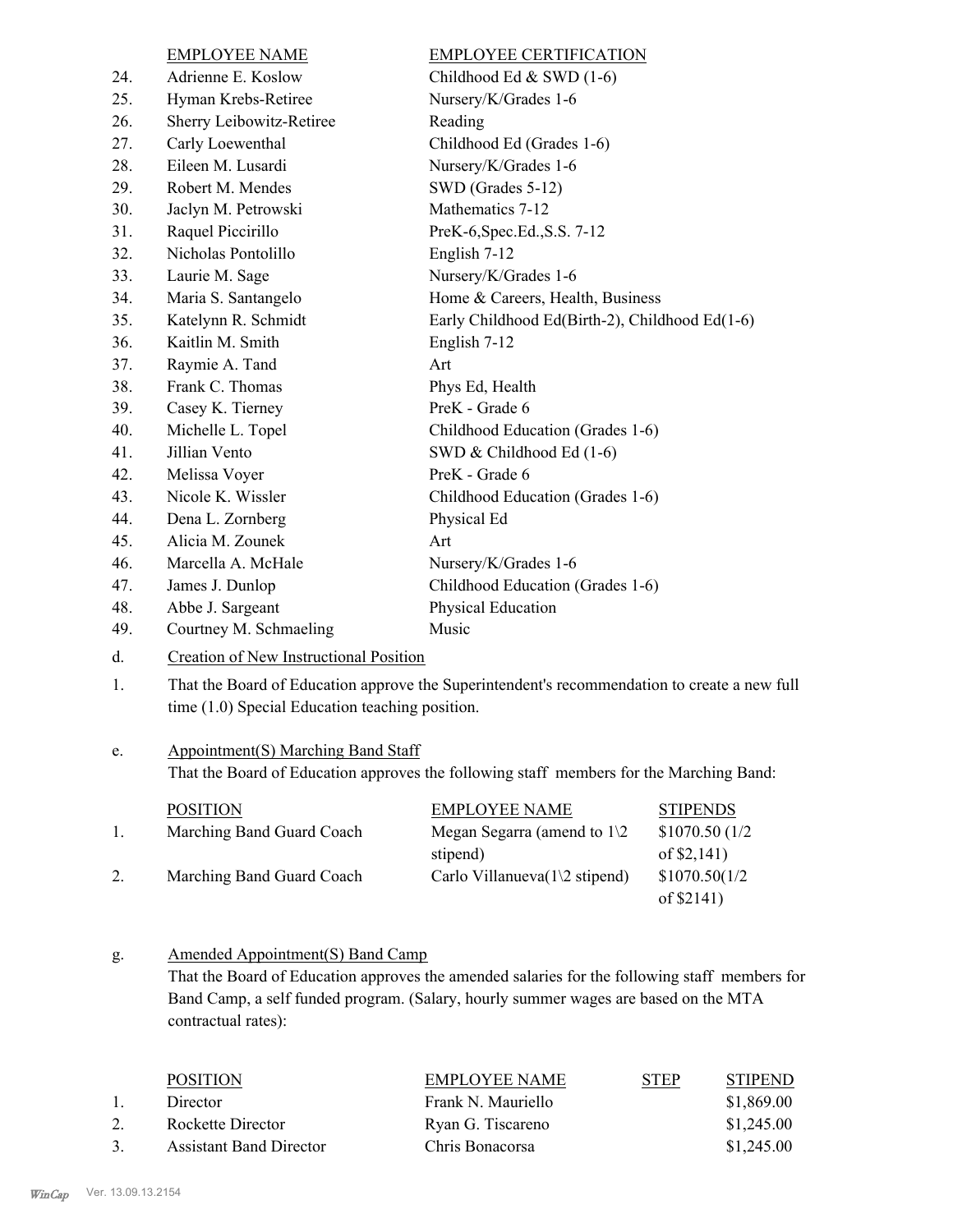|     | <b>POSITION</b>                | <b>EMPLOYEE NAME</b>  | <b>STEP</b> | <b>STIPEND</b> |
|-----|--------------------------------|-----------------------|-------------|----------------|
| 4.  | <b>Instructional Chaperone</b> | Michael R. Coppola    |             | \$830.00       |
| 5.  | <b>Instructional Chaperone</b> | Amy J. Steinmann      |             | \$830.00       |
| 6.  | <b>Instructional Chaperone</b> | Kenneth M. Frank      |             | \$830.00       |
| 7.  | <b>Instructional Chaperone</b> | Alyssa M. Rizzuto     |             | \$830.00       |
| 8.  | <b>Instructional Chaperone</b> | Erin T. Citrano       |             | \$830.00       |
| 9.  | <b>Instructional Chaperone</b> | Timothy M. Doran      |             | \$830.00       |
| 10. | <b>Instructional Chaperone</b> | Megan Segarra         |             | \$830.00       |
| 11. | <b>Instructional Chaperone</b> | Christopher Rossi     |             | \$830.00       |
| 12. | Chaperone                      | Melissa Fusco         |             | \$727.00       |
| 13. | Chaperone                      | Andrew Kowalczyk      |             | \$727.00       |
| 14. | Chaperone                      | Nicholas Pontolillo   |             | \$727.00       |
| 15. | Chaperone                      | Kristen M. Pontolillo |             | \$727.00       |
| 16. | EMT                            | Timothy B. Guarino    |             | \$727.00       |

# 3. **Instruction: Contracted**

a. That the Board of Education accepts the Interpreter Service Agreement between Mill Neck Interpreter Service and the Mineola UFSD for the 2013- 2014 school year.

b. That the Board of Education accepts the Evaluation Services Agreement between Metro Therapy Inc.and the Mineola UFSD for the 2013- 2014 school year.

c. That the Board of Education accepts the Related Services Agreement between Life's WORC and the Mineola UFSD for the 2013- 2014 school year.

# 4. **Civil Service**

# a. Appointments

- That the Board of Education approve the appointment of Catherine Zito, to the position of 12 month Stenographic Secretary at the Middle School, from Stenographer in Pupil Personnel, effective 10/01/2013. Salary will be \$73,663 on Step 13. 1.
- The Board of Education approves the recommendation of the Superintendent to appoint Dana McDonough, to the position of part time Teacher Aide effective September 1, 2013 with a salary of \$13.74. 2.

# b. Leave(s) of Absence

- That the Board of Education approve a paid Medical Leave of Absence to Janette Stoner, Teacher Aide at the Middle School, effective September 26, 2013 through November 22, 2013. 1.
- That the Board of Education approve a paid Medical Leave of Absence to Josephine Yackubowski, part time Teacher Aide at Hampton Street School, due to family emergency, effective September 1, 2013 through September 30, 2013. 2.
- c. Leave(s) of Absence
- That the Board of Education grant a request to Niloofar Lahijani, part time Teacher Aide at Meadow Drive, for an Unpaid Medical Leave of Absence due to surgical procedures, effective September 1, 2013. Return date is approximately early October at doctor's discretion. 1.
- d. Reappointments
- That he Board of Education approve the reappointment of Mary McGuinness, to the position of .5 Registered Nurse, effective September 1, 2013. Salary is \$22,652 on Step 1. 1.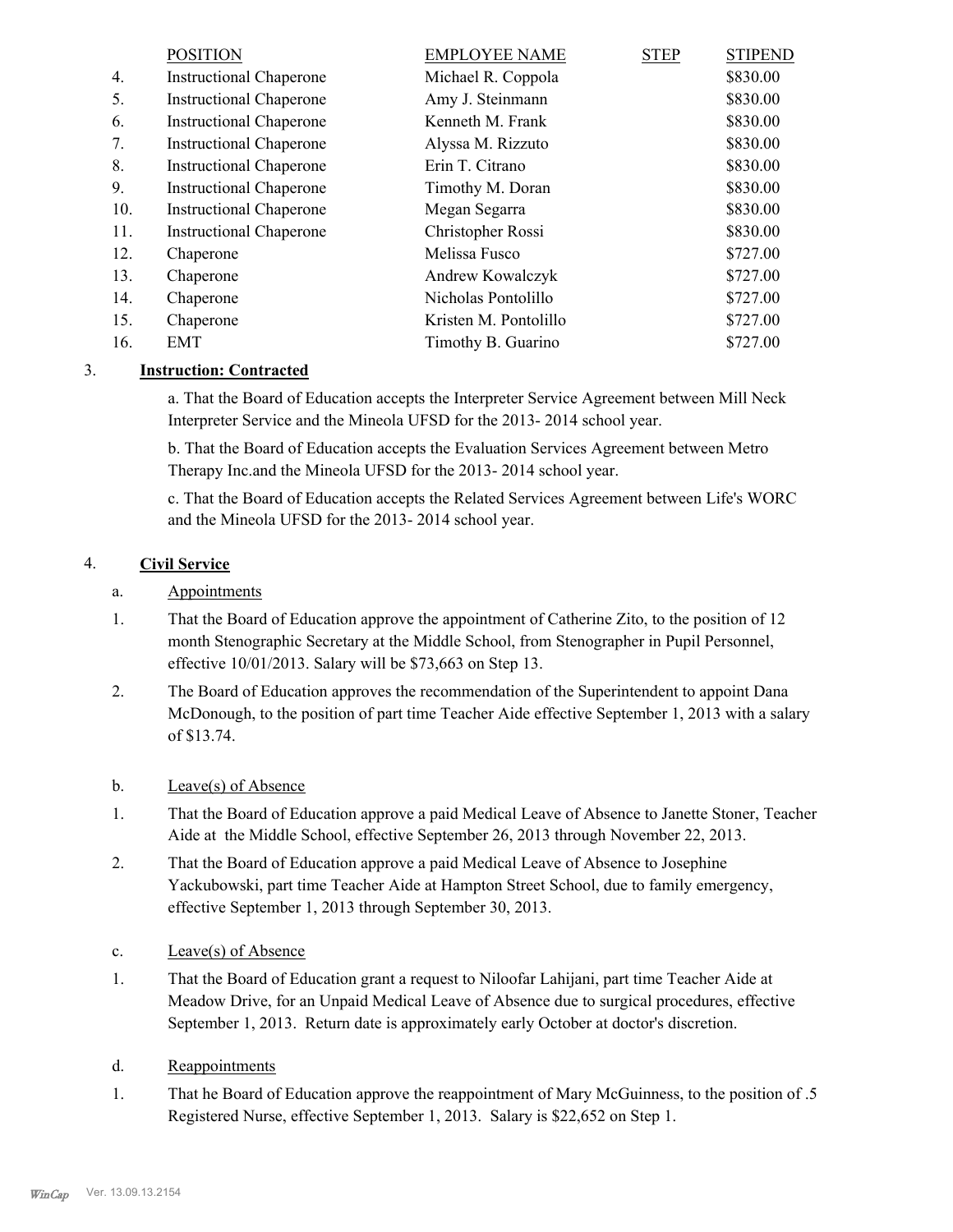- That the Board of Education approve the reappointment of Monica Pastoressa, to the position of Community Liasion, effective September 1, 2013. Salary is \$44,168.40. 2.
- Appointment(s) Extended School Day/Social Development Program That the Board of Education approves the following staff members to work in the Extended School Day/Social Development Program for the 2013-2014 school year effective September 17, 2013: e.

|     | <b>POSITION</b> | <b>EMPLOYEE NAME</b> | <b>SALARY</b> | <b>LOCATION</b>                     |
|-----|-----------------|----------------------|---------------|-------------------------------------|
| 1.  | Teacher Aide    | Lorena A. Romano     | \$24.83       | Meadow Dr School                    |
| 2.  | Teacher Aide    | Marie Sallie         | \$29.31       | Meadow Dr School                    |
| 3.  | Teacher Aide    | Marianne Wachter     | \$19.81       | Meadow Dr School                    |
| 4.  | Teacher Aide    | Nancy E. Gessner     | \$19.81       | Hampton St. School                  |
| 5.  | Teacher Aide    | Barbara A. Miller    | \$27.27       | Hampton St. School                  |
| 6.  | Teacher Aide    | Donna L. Benvegna    | \$16.36       | Mineola Middle School (Life Skills) |
| 7.  | Teacher Aide    | Angela M. Hagan      | \$16.89       | Mineola Middle School (Life Skills) |
| 8.  | Teacher Aide    | Kathy A. Polumbo     | \$20.32       | Mineola Middle School (Life Skills) |
| 9.  | Teacher Aide    | Marilyn Pisano       | \$27.27       | Mineola Middle School (After School |
|     |                 |                      |               | Clubs)                              |
| 10. | Teacher Aide    | Carla J. Attard      | \$19.81       | Substitute for All Buildings        |
| 11. | Teacher Aide    | Rosina Sarno         | \$20.81       | Substitute for All Buildings        |
| 12. | Teacher Aide    | Laura P. Adams       | \$24.02       | Substitute for All Buildings        |
| 13. | Teacher Aide    | Rose Constantino     | \$19.81       | Substitute for All Buildings        |
| 14. | Teacher Aide    | Donna M. Coulon      | \$28.59       | Substitute for All Buildings        |

# 5. **Business /Finance**

## a. **Treasurer's Report**

That the Board of Education accepts the Treasurer's report for the period ending July 31, 2013 and directs that it be placed on file.

# b. **Approval of Invoices and Payroll**

That the Board of Education accepts the Invoices and Payroll for the period ending August 31, 2013

| General Warrant $# 3$ | August 14, 2013 | \$1,908,548.44 |
|-----------------------|-----------------|----------------|
| General Warrant $#4$  | August 28, 2013 | \$240,720.98   |

# **TOTAL EXPENSES \$2,149,269.42**

PAYROLL  $# 3 & 4$ 

| General | \$968,483.96 |  |  |
|---------|--------------|--|--|
| F Fund  | \$185,493.02 |  |  |

# **TOTAL PAYROLL \$1,153,976.98**